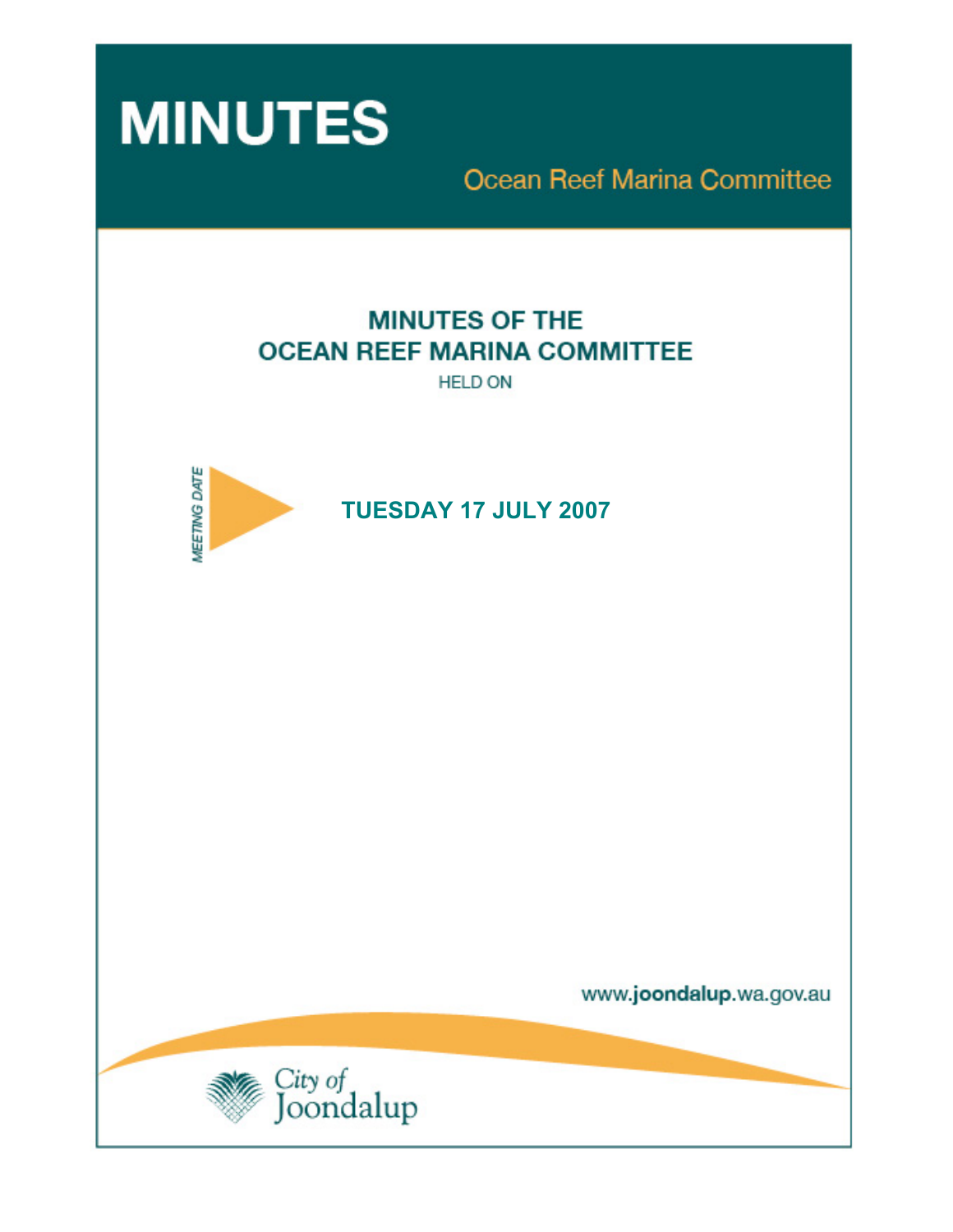## **CITY OF JOONDALUP**

#### **MINUTES OF THE OCEAN REEF MARINA COMMITTEE MEETING HELD IN CONFERENCE ROOM 1, JOONDALUP CIVIC CENTRE, BOAS AVENUE, JOONDALUP ON TUESDAY, 17 JULY 2007**

#### **ATTENDANCE**

#### **Committee Members:**

| <b>Mayor Troy Pickard</b> | <b>Presiding Person</b>    |
|---------------------------|----------------------------|
| Cr Albert Jacob           | <b>Deputy Presiding Pe</b> |
| Cr Steve Magyar           |                            |
| Cr Kerry Hollywood        |                            |
| Cr Geoff Amphlett         |                            |
| Cr Michele John           |                            |
| Cr Brian Corr             |                            |
| <b>Cr Russ Fishwick</b>   |                            |
|                           |                            |

*Prson* **Deputy Department Person** *Depth*-Central Ward North-Central Ward North Ward Central Ward South-West Ward South-East Ward South Ward

#### **OFFICERS:**

| Mr Garry Hunt     | Chief Executive Officer                                      |
|-------------------|--------------------------------------------------------------|
| Mr Ian Cowie      | Director Governance and Strategy                             |
| Ms Janet Harrison | Acting Manager, Marketing Communications and Council Support |

#### **DECLARATION OF OPENING**

The Chief Executive Officer declared the meeting open at 1804 hrs.

#### **ELECTION OF PRESIDING PERSON**

*Section 5.12 of the Local Government Act 1995 requires a committee appointed by a local government, to appoint a presiding person as the first item of business at its first meeting. Schedule 2.3 of the Act requires the Chief Executive Officer to preside. Nominations for the position of presiding person are to be given to the Chief Executive Officer in writing, with the vote to be conducted by ballot.* 

Cr Amphlett nominated Mayor Pickard for the position of presiding person. Mayor Pickard accepted the nomination.

There being no further nominations, Mayor Pickard was elected unopposed to the position of presiding person and assumed the Chair at 1806 hrs.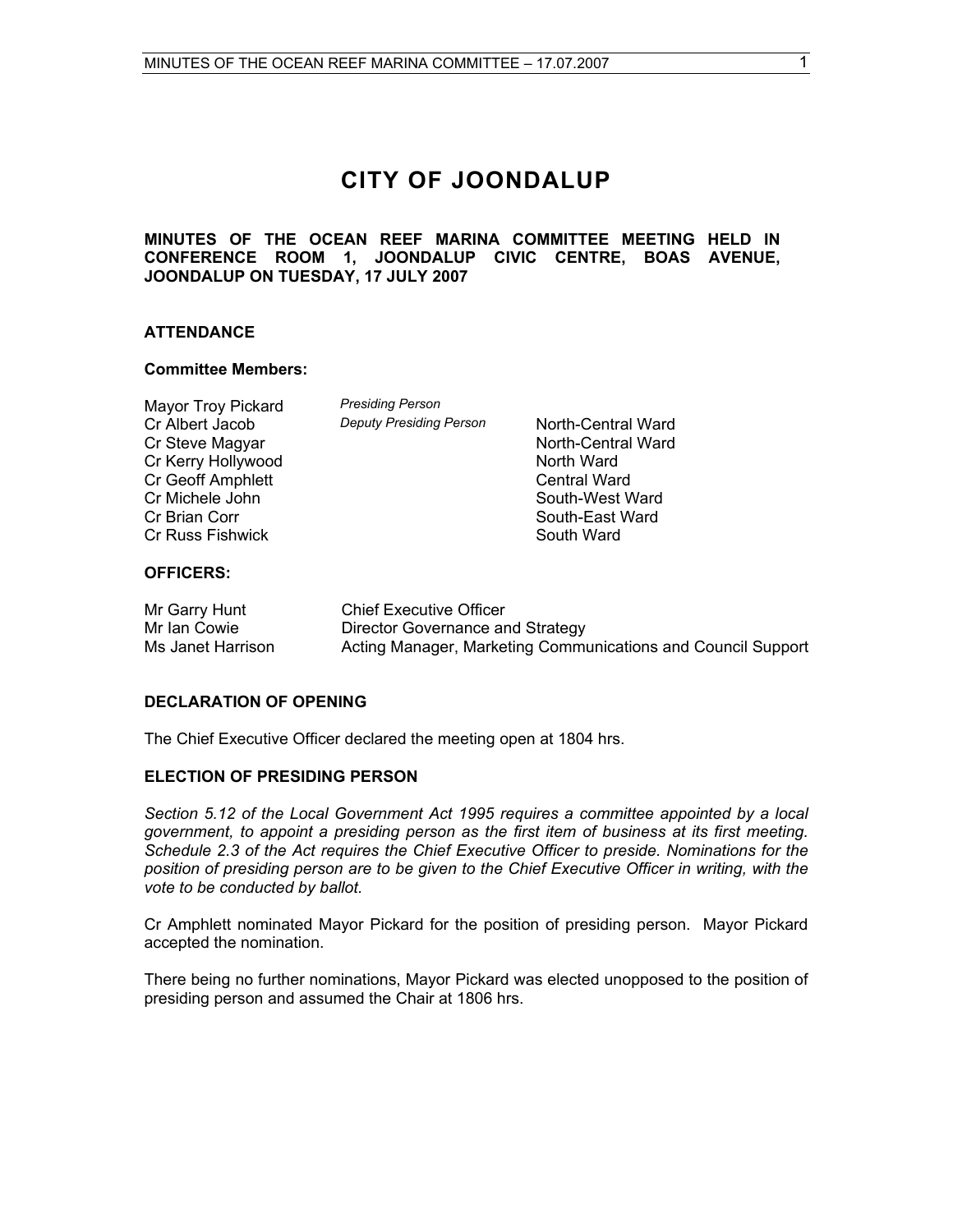#### **ELECTION OF DEPUTY PRESIDING PERSON**

*It is advisable that the committee appoints a deputy presiding person, who would chair the meeting in the absence of the presiding person.* 

Cr Magyar nominated Cr Jacob for the position of deputy presiding person. Cr Jacob accepted the nomination.

There being no further nominations, Cr Jacob was elected unopposed to the position of deputy presiding person.

#### **APOLOGIES/LEAVE OF ABSENCE**

Nil

#### **ANNOUNCEMENTS BY THE PRESIDING PERSON WITHOUT DISCUSSION**

Mayor Pickard proposed that open debate would take place at meetings of the Ocean Reef Marina Committee. The Chief Executive Officer advised that a report would be presented to the Committee to enable the practice of open debating to be adopted as standing protocol for the Committee.

#### **DECLARATIONS OF INTEREST**

Nil

#### **IDENTIFICATION OF MATTERS FOR WHICH THE MEETING MAY SIT BEHIND CLOSED DOORS**

Nil

#### **PETITIONS AND DEPUTATIONS**

Nil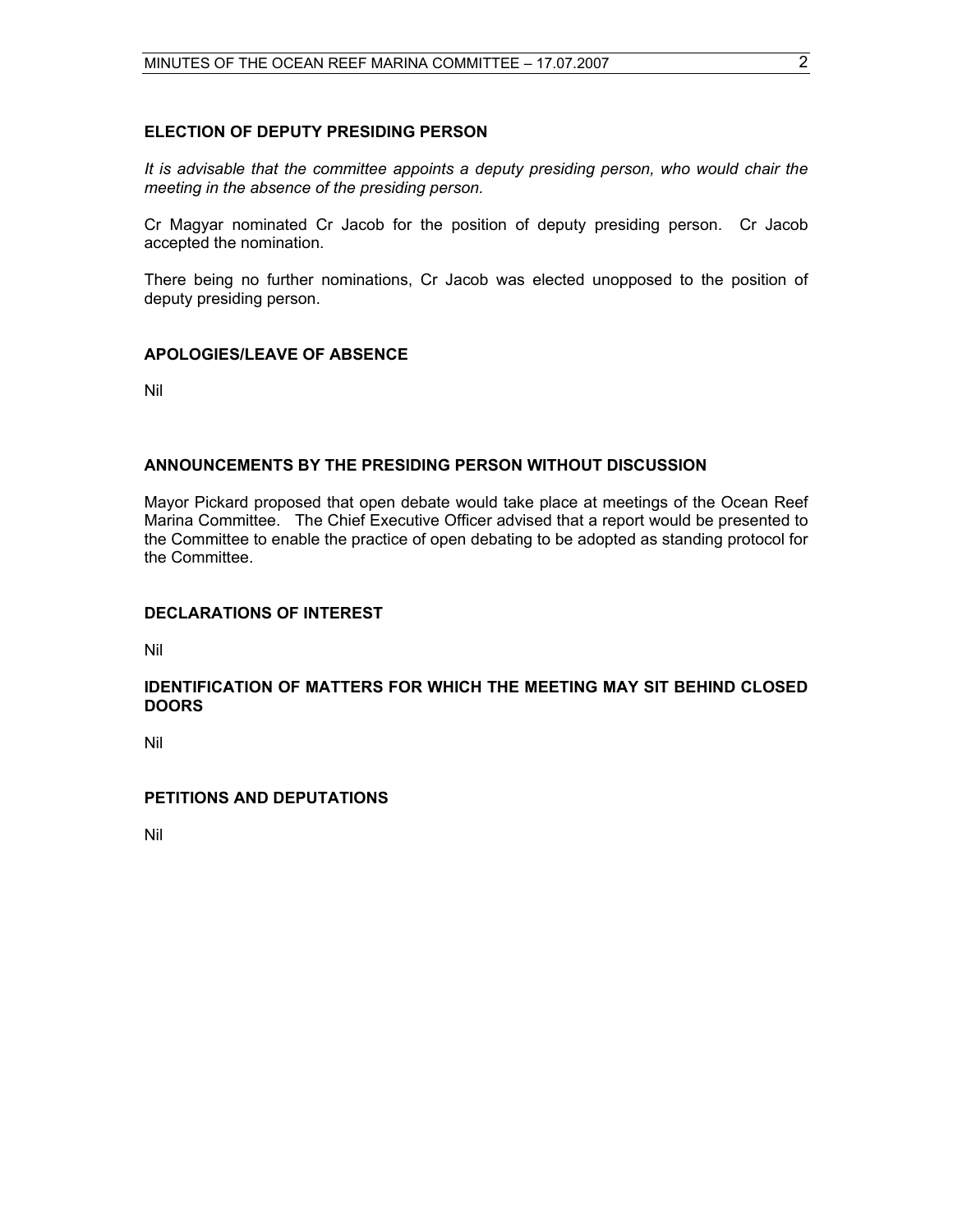### **ITEM 1 COMMENCING THE OCEAN REEF CONSULTATION PROCESS [07303]**

**WARD:** North Central

**RESPONSIBLE** Mr Ian Cowie **DIRECTOR:** Director Governance and Strategy

#### **PURPOSE / EXECUTIVE SUMMARY**

To brief the Committee on developments in relation to community consultation associated with the Ocean Reef Marina Structure Plan.

#### **BACKGROUND**

In April 2007, Council agreed to establish the Ocean Reef Marina Committee. It also noted the Community Participation Plan for the Ocean Reef Marina, agreed to the establishment of a Community Reference Group of 30 people and supported the proposed role for the Reference Group. Attachment 1 provides the report to Council on this matter. The Community Participation Plan is attached to this report.

#### **DETAILS**

The City is proposing to seek public comments on those elements which should be included in a new development at Ocean Reef Marina and those elements which should be excluded.

The request for comments will be advertised widely through media releases, public notices, signs at the site, information on the City's website and information made available at the City's Libraries and Customer Service Centres. The feedback form will also ask people to identify whether they are interested in joining the Community Reference Group.

In accordance with the City's Public Participation Strategy, the City will not only rely on feedback from community members who respond to the public call for feedback. The City will also send the feedback form to randomly selected households in the suburbs of Ocean Reef, Iluka, Mullaloo, Heathridge, Connolly and Currambine seeking their views. In keeping with the Public Participation Strategy, this approach is taken to obtain views from the broader community, not just those with particular interests who are motivated to respond.

The Ocean Reef Marina Committee's first task will be to identify those people who should be appointed to the Community Reference Group. This consideration will be based on the expressions of interest received. The actual appointment of members to the Community Reference Group will made by Council as the Committee has no delegated authority.

The Committee's second task will be to consider the feedback from the public submissions. The feedback will also be presented to the Community Reference Group for its consideration and comment.

#### **Issues and options considered:**

Not applicable.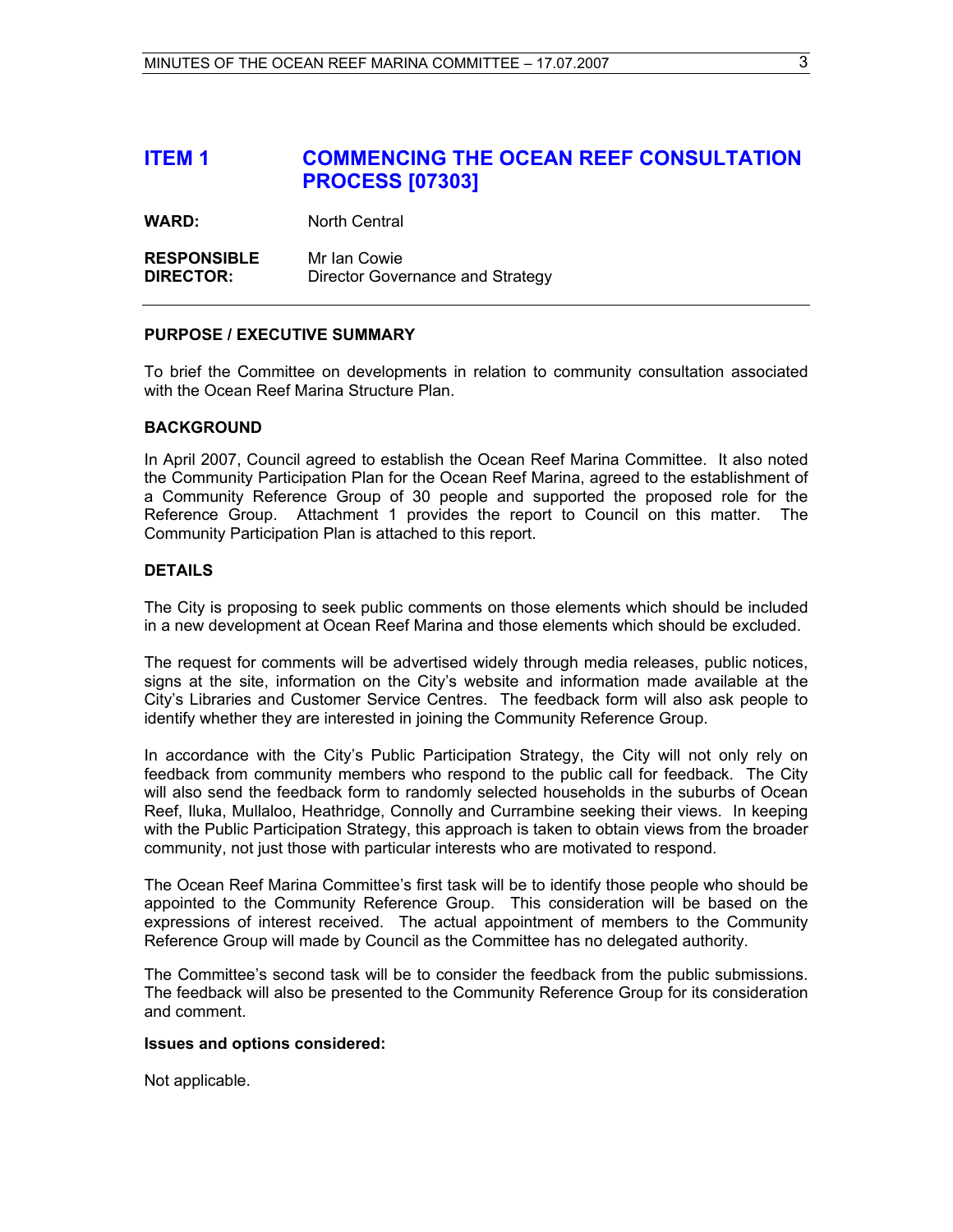#### **Link to Strategic Plan:**

This report particularly links to Key Focus Area 3 relating to the built environment.

#### **Legislation – Statutory Provisions:**

Not applicable.

#### **Risk Management considerations:**

The extensive community consultation which Council has accepted and which is identified within this report is designed to minimise risk.

#### **Financial/Budget Implications:**

Funds are available in the 2007/08 budget for community consultation in relation to this project.

#### **Policy implications:**

The participation approach complies with the Community Participation Plan as reflected in Council Policy 1-2 'Public Participation'.

#### **Regional Significance:**

The Ocean Reef Marina development is a regionally significant project.

#### **Sustainability implications:**

The community involvement in the development of the structure plan for the Marina site should assist in achieving a sustainable development.

#### **Consultation:**

This report reflects the consultative approach to be taken.

#### **COMMENT**

Not applicable.

#### **ATTACHMENTS**

Attachment 1 – April 2007 report to Council.

#### **VOTING REQUIREMENTS**

Simple majority.

#### **OFFICER'S RECOMMENDATION**

That the Ocean Reef Marina Committee NOTES the community participation approach outlined in this report.